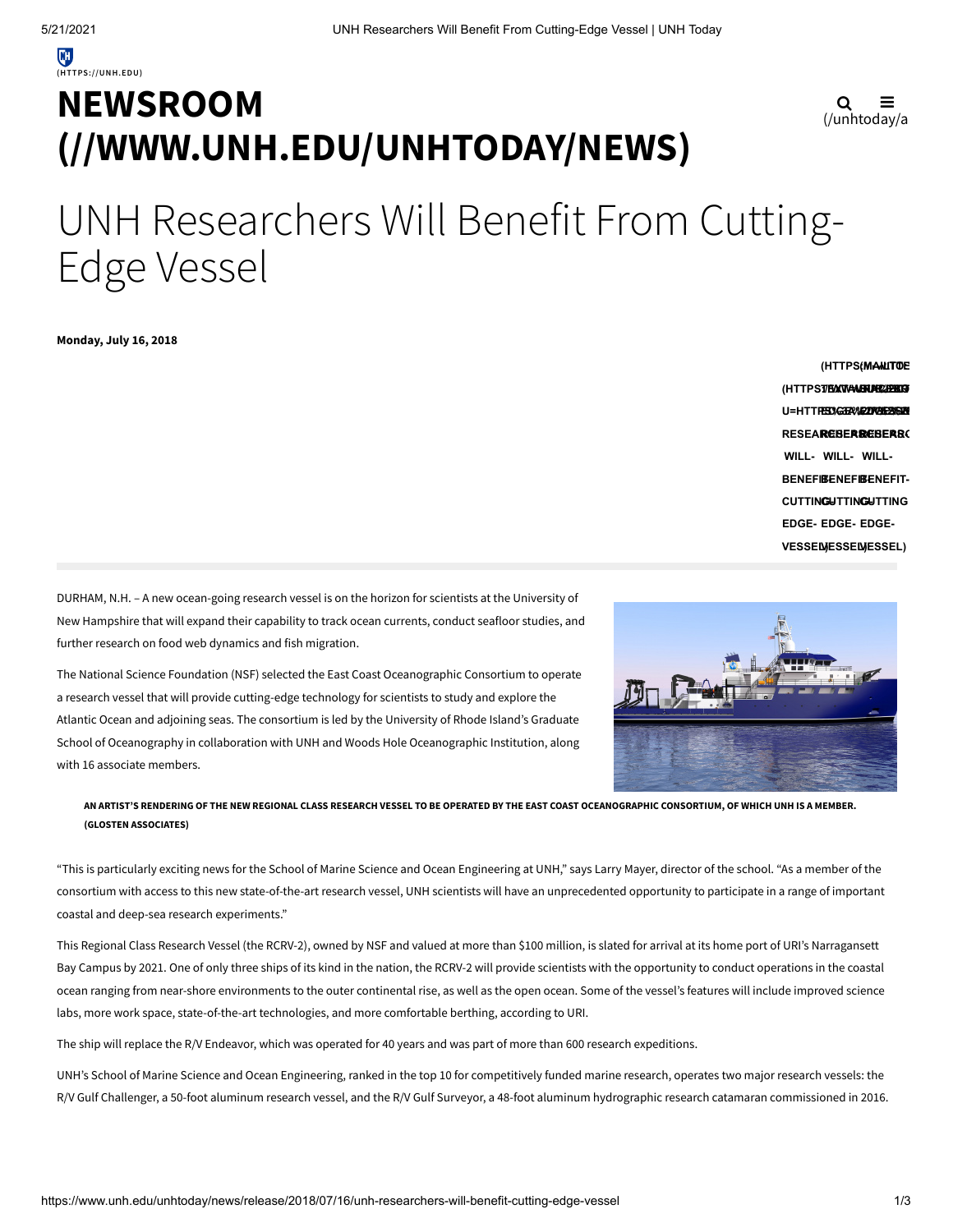### 5/21/2021 UNH Researchers Will Benefit From Cutting-Edge Vessel | UNH Today

The University of New Hampshire is a flagship research university that inspires innovation and transforms lives in our state, nation and world. More than 16,000 students from all 50 states and 71 countries engage with an award-winning faculty in top ranked programs in business, engineering, law, health and human services, liberal arts and the sciences across more than 200 programs of study. UNH's research portfolio includes partnerships with NASA, NOAA, NSF and NIH, receiving more than \$100 million in competitive external funding every year to further explore and define the frontiers of land, sea and space.

## **Editor's Notes:**

#### **Photo for Download:**

[https://www.unh.edu/unhtoday/sites/default/files/media/newship\\_rendering2\\_0.jpg](https://www.unh.edu/unhtoday/sites/default/files/media/newship_rendering2_0.jpg)

(//www.unh.edu/unhtoday/sites/default/files/media/newship\_rendering2\_0.jpg)

Caption: An artist's rendering of the new Regional Class Research Vessel to be operated by the East Coast Oceanographic Consortium, of which UNH is a member. (Glosten Associates)

Media Contact Robbin Ray '82 [\(/unhtoday/contributor/robbin-ray-82\)](https://www.unh.edu/unhtoday/contributor/robbin-ray-82) | Communications and Public Affairs | robbin.ray@unh.edu [\(mailto:robbin.ray@unh.edu\)](mailto:robbin.ray@unh.edu) | 603-862-4864

### **LATEST NEWS**

**[UNH Works to Solve a Million Dollar Problem for Aquaculture Industry \(/unhtoday/news/release/2021/05/20/unh-works-solve-million-dollar-problem-aquaculture](https://www.unh.edu/unhtoday/news/release/2021/05/20/unh-works-solve-million-dollar-problem-aquaculture-industry)industry)**

May 20, 2021

**[UNH Finds Angel Investor Market on the Rise in 2020 \(/unhtoday/news/release/2021/05/19/unh-finds-angel-investor-market-rise-2020\)](https://www.unh.edu/unhtoday/news/release/2021/05/19/unh-finds-angel-investor-market-rise-2020)** May 19, 2021

**[Media Advisory: University of New Hampshire 2020 and 2021 Commencements \(/unhtoday/news/release/2021/05/18/media-advisory-university-new-hampshire-](https://www.unh.edu/unhtoday/news/release/2021/05/18/media-advisory-university-new-hampshire-2020-and-2021-commencements)2020-and-2021-commencements)** May 18, 2021

**[UNH Research Estimates 1.4 Million Children Have Yearly Violence-Related Medical Visits \(/unhtoday/news/release/2021/05/12/unh-research-estimates-14-million](https://www.unh.edu/unhtoday/news/release/2021/05/12/unh-research-estimates-14-million-children-have-yearly-violence-related)children-have-yearly-violence-related)** May 12, 2021

**[UNH RIFC 50 Franchise Index Surges in Q1 With Red Robin, Avis and Joint Chiropractic \(/unhtoday/news/release/2021/05/11/unh-rifc-50-franchise-index-surges-q1](https://www.unh.edu/unhtoday/news/release/2021/05/11/unh-rifc-50-franchise-index-surges-q1-red-robin-avis-and-joint-chiropractic) red-robin-avis-and-joint-chiropractic)** May 11, 2021

**[VIEW](https://www.unh.edu/unhtoday/news) ALL**

**SUBSCRIBE TO UNH TODAY [\(HTTPS://WWW.UNH.EDU/MAIN/UNH-TODAY-SUBSCRIPTION\)](https://www.unh.edu/main/unh-today-subscription)**



[\(https://www.unh.edu\)](https://www.unh.edu/)

UNH Today is produced for the UNH community and for friends of UNH. The stories are written by the staff of UNH Communications and Public Affairs. (https://www.unh.edu/cpa) Email us: [unhtoday.editor@unh.edu \(mailto:unhtoday.editor@unh.edu\)](mailto:unhtoday.editor@unh.edu)[. \(mailto:unh.today@unh.edu\)](mailto:unh.today@unh.edu)

**MANAGE YOUR [SUBSCRIPTION](https://www.unh.edu/unhtoday/welcome) [CONTACT](mailto:unh.today@unh.edu) US**